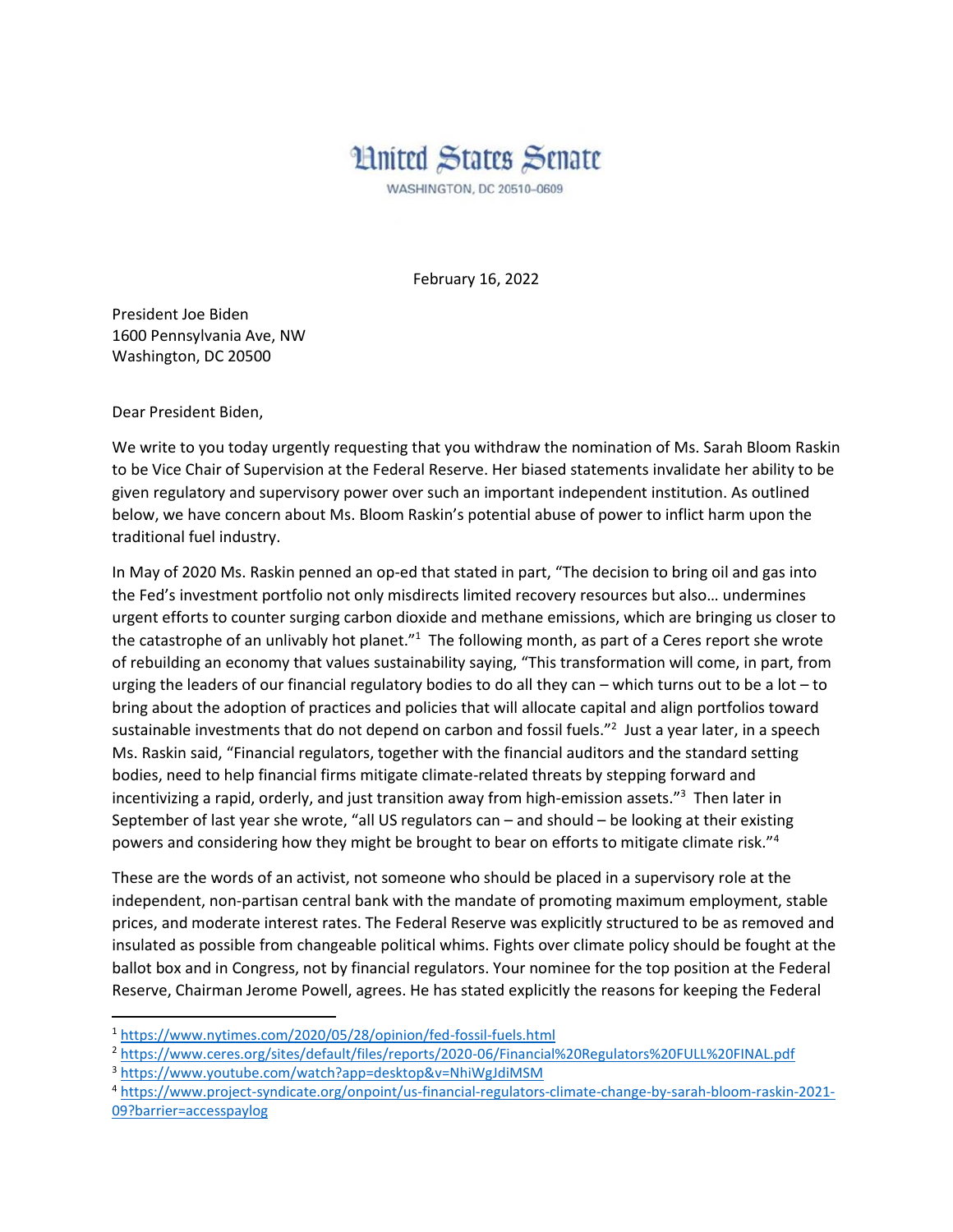Reserve separate, stating "Congress chose to insulate the Fed this way because it had seen the damage that often arises when policy bends to short-term political interests"<sup>5</sup>

Outside of the universal wisdom of keeping politics out of the Federal Reserve, it is important to consider exactly what Ms. Raskin is calling for, and who it will be hurting. According to the Department of Energy, oil and natural gas are not going anywhere anytime soon, with predictions showing demand increasing for both through 2050<sup>6</sup>. And this is demand that will need to be filled; this is demand driven by people heating their homes and driving to work, demand from the industries that create the products Americans have come to expect to have access to as part of their lifestyles. Demand remaining strong is not up for debate, it is a simple fact. What remains to be seen however, is how well producers will be able to meet that demand. Small producers inherently do not have the same access to capital as the larger more institutional producers do. If regulators like Ms. Raskin start putting pressure on local banks to not lend to energy companies it will be our smaller producers who will be impacted first, and as they start going out of business energy prices will continue to rise. Manipulating the market in the way Ms. Raskin has suggested will harm all Americans, but it is particularly unjust for lower income individuals whose income disproportionately goes to energy expenses, and the millions of people whose livelihoods are dependent on providing America with the energy we need to run our lives.

We have no doubt that Ms. Raskin's beliefs are sincerely held, and that is the very reason she is inappropriate for the position to which she has been nominated. A person that has explicitly stated that the Federal Reserve and other financial regulators should abuse their positions to pursue a climate agenda that cannot muster enough support to pass Congress cannot be given the opportunity to take her own ill-advised recommendations. Mr. President, you ran your campaign pledging to unite this country, and while there are ample instances where we believe you failed to live up to such a noble goal, nominating Sarah Bloom Raskin to be the Vice Chair of Supervision at the Federal Reserve is surely among one of your most divisive actions. Ms. Raskin's lack of response to her controversial background caused our Republican colleagues on the Banking Committee to boycott her mark-up and block her advancement. However, it's not too late to right the ship. We urge you to withdraw the nomination of Ms. Raskin and put forward a candidate who will leave politics out of the Federal Reserve.

Sincerely,

Roger Marshall, M.D. Same Controller Controller Controller Controller Controller Controller Controller Controller Controller Controller Controller Controller Controller Controller Controller Controller Controller Controlle

James M. Inhofe Cindy Hyde-Smith United States Senator United States Senator

 $\overline{\phantom{a}}$ 

United States Senator United States Senator

South

<sup>5</sup> <https://www.cnn.com/2019/06/25/economy/jerome-powell-fed-independence/index.html>

<sup>6</sup> [https://www.eia.gov/pressroom/presentations/AEO2021\\_Release\\_Presentation.pdf](https://www.eia.gov/pressroom/presentations/AEO2021_Release_Presentation.pdf)